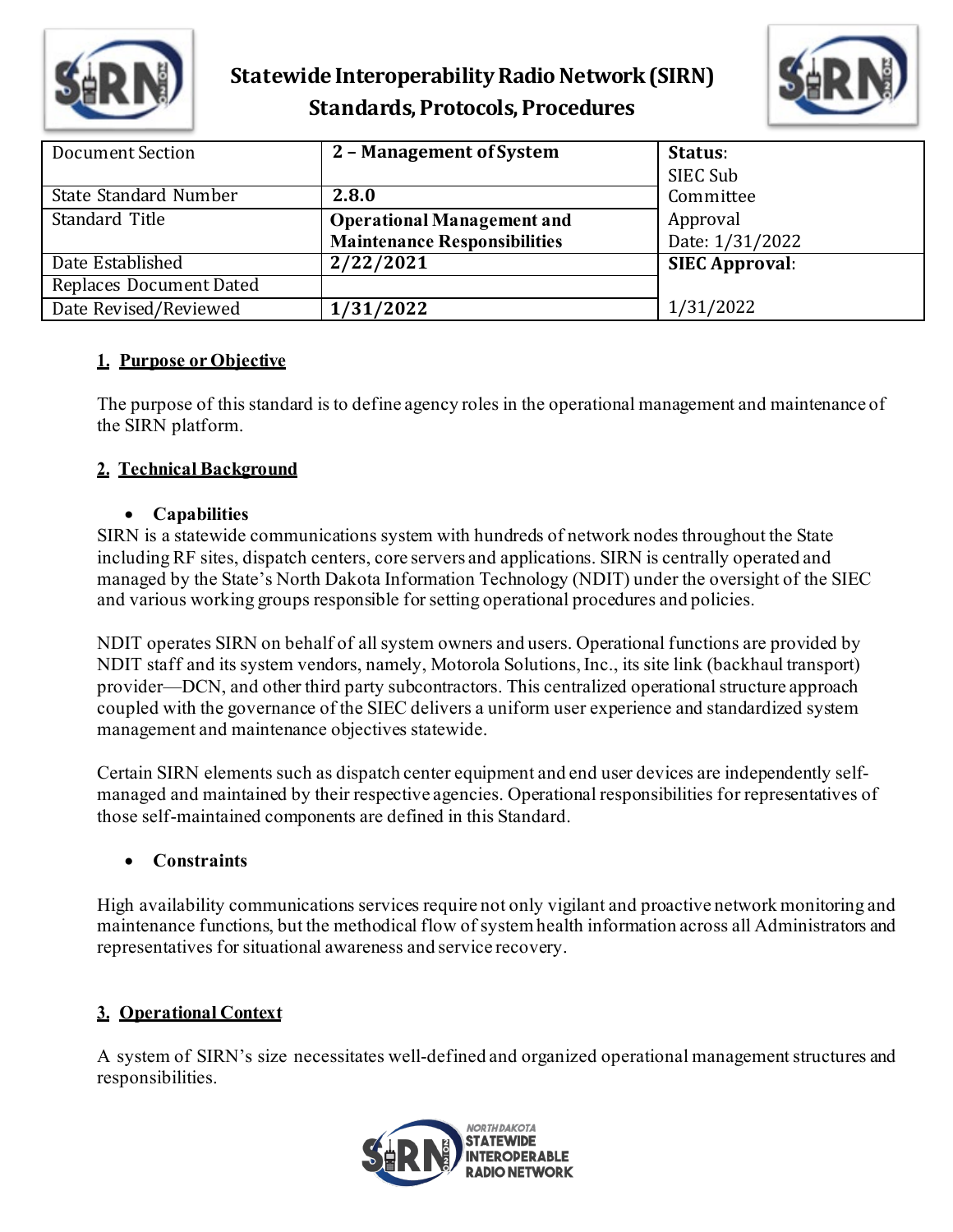



This Standard describes general responsibilities and references other Standards specific to each function or responsibility. Several other SIRN Standards (in addition to this document) establish the operational and management responsibilities of the SIRN Operator (NDIT) and User Agencies, such as Public Safety Answering Points (PSAP), which own self-maintained SIRN-interfaced subsystems including dispatch consoles.

### **4. Recommended Protocol/ Standard**

### **Formal Subsystem Administrators and Local User Administrators**

Information flow is essential for situational awareness and timely decisions. Each service provider or subsystem owner will formally designate a Subsystem Administrator. User Agencies will similarly designate Local User Administrators. User Agencies are agencies which own and access SIRN strictly through radios; Subsystem Owner or provider, on the other hand, may own and operate certain SIRN infrastructure components or interconnected subsystems such as dispatch equipment or network interfaces.

- Note, in some cases, the same individual may act as the Subsystem *and* Local User Administrator for a given entity
- Subsystem Administrators owning and operating only dispatch center equipment may be interchangeably referred to as PSAP Managers

Both Subsystem Administrators and Local User Administrators will have the authority to represent their respective agency/agencies' interests and make decisions on issues related to the day-to-day operation of their subsystems and any urgent or emergency system operational or repair decisions.

The Statewide System Administrator will represent the centrally-owned and operated portion of the system.

Each Subsystem Administrator and Local User Administrator must designate an alternate, who will have the authority to represent their respective sub-system in the absence of the primary contact particularly for urgent matters. An urgent or emergency situation requires immediate decision authority to allow the system as a whole, or any of the sub-system components, to continue supporting normal wide-area communication services.

### **Responsibilities of All Administrators**

NDIT operates a systemwide and converged Network Operations Center (SIRN NOC) to monitor network performance and to diagnose and troubleshoot system issues. In addition to NDIT, any participating agency, vendor or subsystems owner (hardware, software, connectivity) is responsible for routine monitoring and proactive maintenance of those SIRN elements. While specific duties will not be detailed in this document, the general duties of NDIT and other Subsystem Administrators include:

- Monitoring the system, subsystem and its components for normal operations
- Participating in the diagnosis of performance problems and the development of corrective actions recommendations
- Identifying an outage situation and determining the course of action for resolution
- Dispatching appropriate repair services in the event of a malfunction in subsystem equipment
- Managing and archiving database elements, including subscriber IDs, console IDs, network

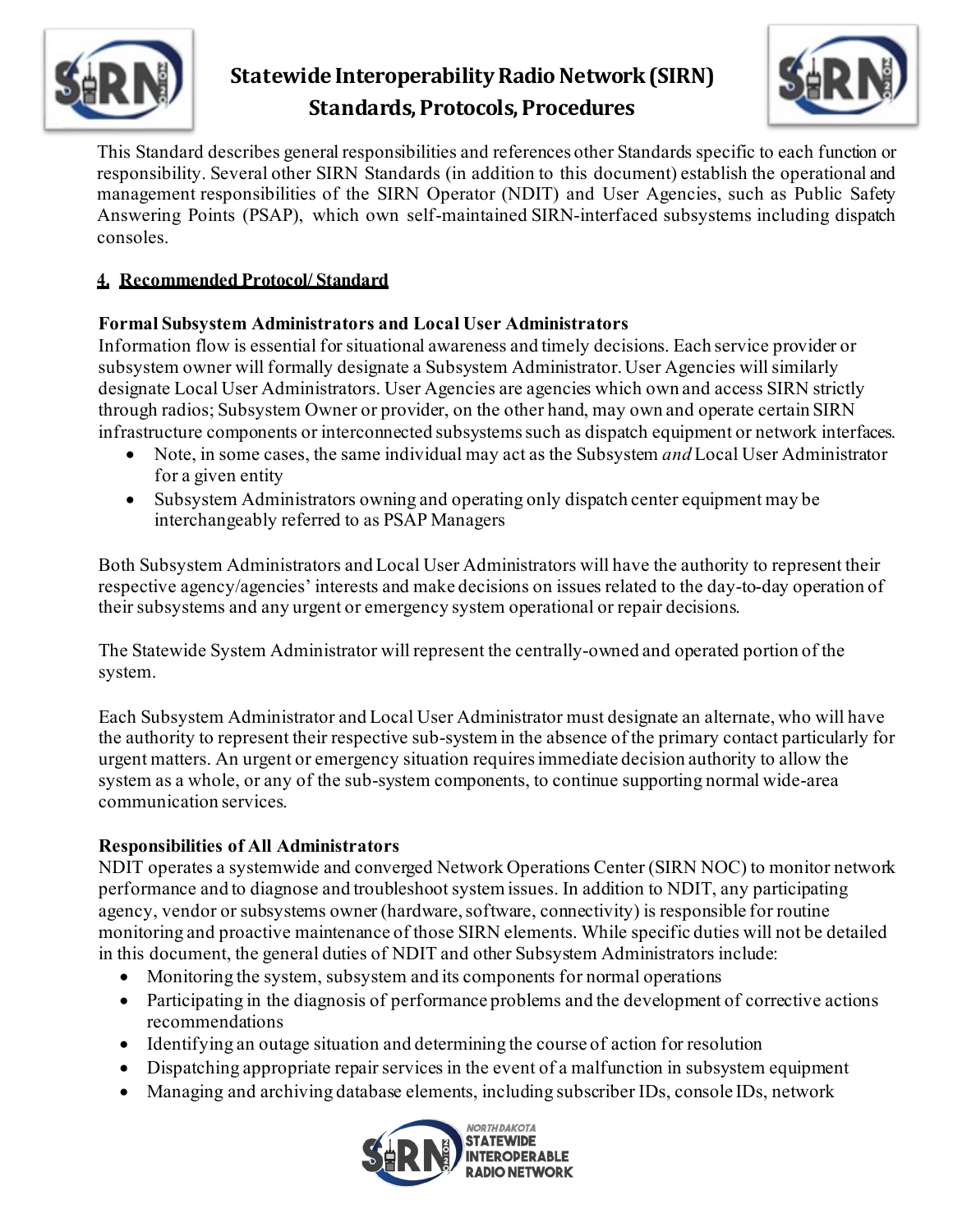



parameters and system configuration plans

- Notifying users and other pertinent parties of planned and unplanned system issues affecting service
- Coordinating and seeking approval for any system planned maintenance activities with affected Administrators
- Maintaining accurate system and subsystem documentation and change logs reflecting any and all maintenance activities
- Ensuring all personnel assigned to perform maintenance activities on SIRN subsystem and devices have successfully completed appropriate training per the *SIRN Standard 2.17.0 Technical Staff and Maintenance Providers Training and Qualifications*
- Maintaining and replenishing spare parts and equipment at levels necessary for public safety service
- Adhering to all applicable FCC and other federal regulations

### **Statewide System Administrator Support to Subsystem and Local User Administrators**

The Statewide System Administrator is also be responsible for:

- Periodic Administrator meetings to review operations of the system and share ideas or issues with their respective subsystems and users that may be of relevance
- Facilitate Administrators meetings to discuss recovery plans, lessons learned and after actions post system issues and outages
- Support Administrators to diagnose and resolve system operational problems that involve parameter changes, maintenance, or repair of equipment.
- Being the identified point of contact with "contracted vendor(s)" for issues related to the network equipment.
- Providing timely information about system equipment repair or maintenance issues.
- Monitoring the performance of the entire network for normal operations
- Monitoring the configuration of the system database for normal operations, particularly the properties of the equipment and database objects, in addition to conducting periodic database backups

### **Other Relevant Standards**

Various SIRN Standards cover policies and procedures regarding SIRN Operations and management. Refer to the following Standards for additional details:

*4.5.0 Preventative Maintenance* for specific and routine planned preventative maintenance standards across all SIRN systems and subsystems

*2.15.0 SIRN Dispatch Console Change Management Standards* for specific operational, maintenance and management responsibilities of PSAP Managers at it applies to dispatch subsystems

*4.3.0. Notification for System Changes and Outages* for details regarding issue response and notification responsibilities of all Administrators: Systemwide, Subsystem and Local User

*2.11.0 System Management Login Accounts* on management of User Accounts for system and subsystem